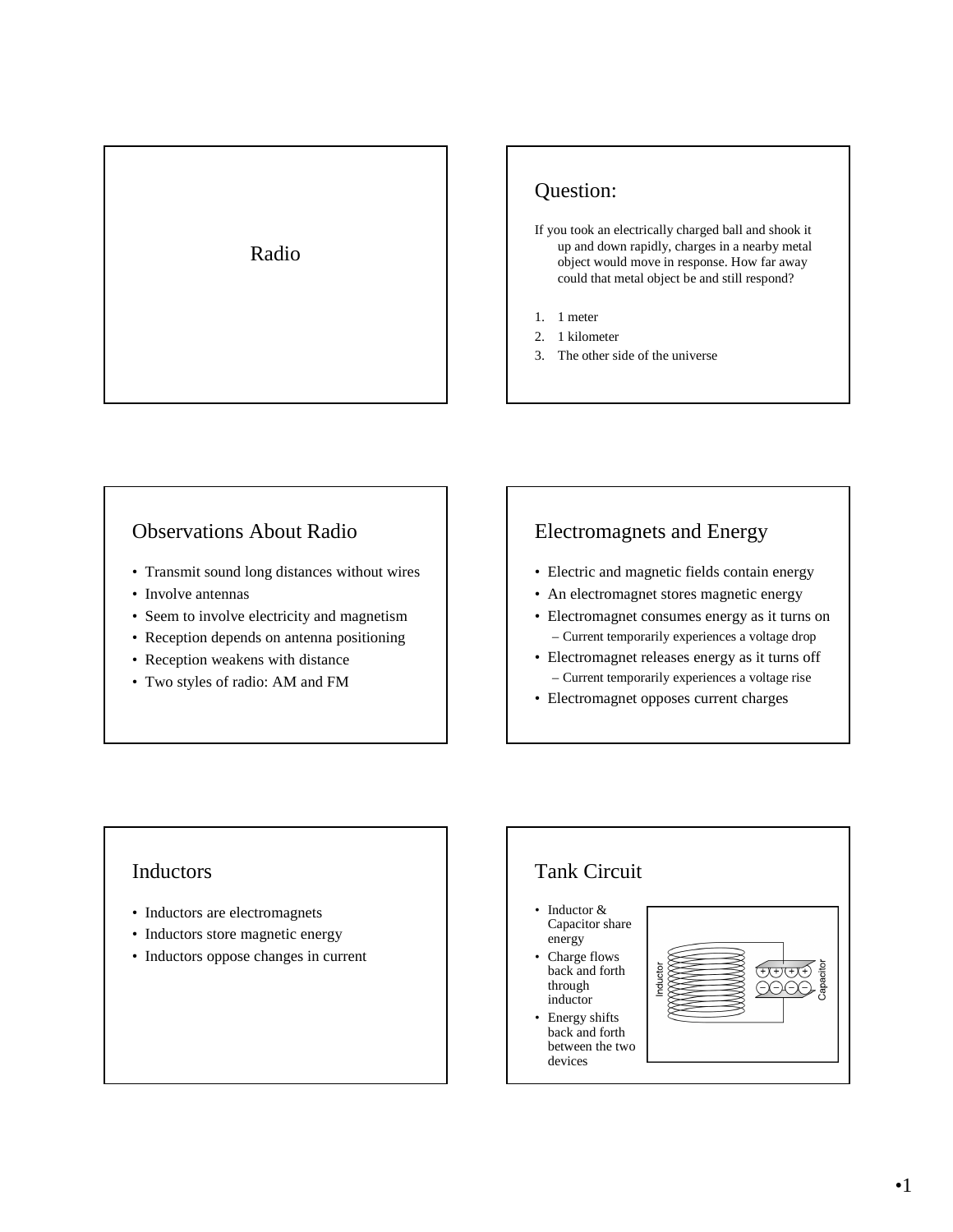

- Tanks are resonant devices
- Tanks build up energy at a specific frequency
- Tanks help radios emit radio waves
- Tanks help radios detect radio waves



- A transmitter uses a tank circuit to "slosh" charge up and down its antenna
- A receiver uses a tank circuit to detect charge "sloshing" on its antenna
- Transmitter antenna charge affects receiver antenna charge



# Emitting Radio Waves 2

- Accelerating charge emits radio waves
	- Charge produces electric field – Current produces magnetic field
	- Changing current produces changing magnetic field, produces changing electric field, prod…
- A radio wave consists only of an electric and magnetic field
- A radio wave travels through empty space at the speed of light